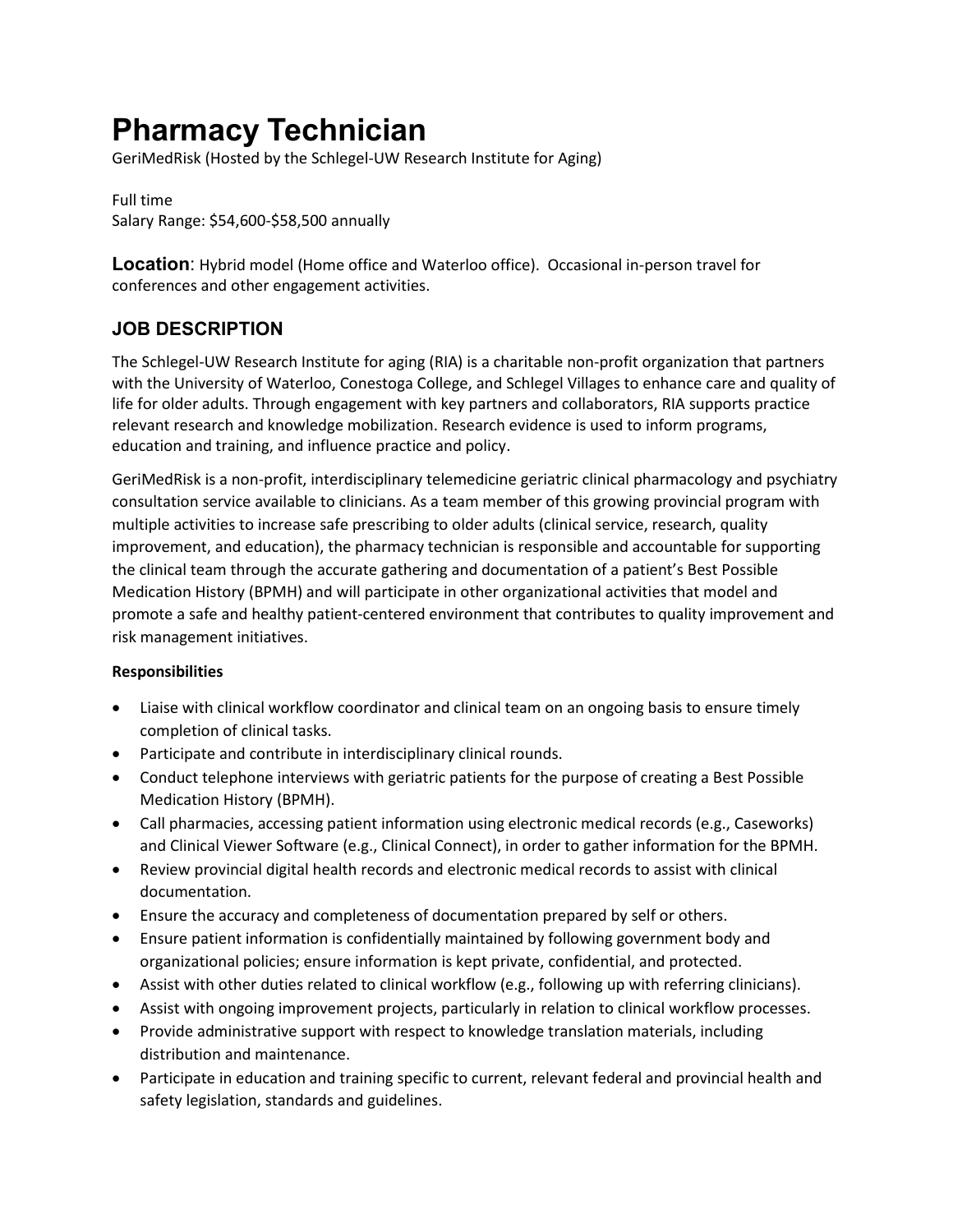- Mentor and contribute to education of trainees as necessary.
- Perform other duties as required.

#### **Education and Experience**

- Graduate from an accredited Pharmacy Technician Program or an applicable bridging program.
- Current Certificate of Registration with the Ontario College of Pharmacists (OCP) as a Registered Pharmacy Technician (RPhT) is required.
- Current Professional Practice liability insurance.
- Minimum one (1) three (3) years practical and related experience in a Pharmacy Technician role.
- Pharmacy experience within the hospital or community setting is preferred.
- Experience in creating Best Possible Medication Histories and performing medication interviews would be an asset.
- Written and verbal fluency in English. Bilingualism is an Asset

#### **Skills and Abilities**

- Demonstrated knowledge with commonly prescribed medications, vitamins and herbal products.
- Demonstrated knowledge of Medical Terminology.
- Demonstrated excellent computer skills with proficiency in Microsoft Office software (e.g. Word, Excel, Power Point and Outlook) and patient information systems.
- Strong written and verbal communication skills.
- Demonstrated effective time management and organizational skills with the ability to organize and prioritize as required.
- Demonstrated ability to take initiative, work independently and as a team member in a fast paced, challenging environment.
- Strong interpersonal skills and demonstrated professionalism in dealing with confidential and sensitive issues.
- Demonstrated commitment to continuous life-long learning and self-improvement.
- Demonstrated positive work record and good attendance record.
- Police check as per contract.

## **Vaccination Statement**

All employees, researchers, and students of GeriMedRisk who will work with long-term care homes, health care organizations, colleges, universities and other partners are required to comply with the vaccination policies of those external organizations to complete their work. Of note, vaccination policies are subject to change. The requirement to comply with those evolving policies does not change.

## **Equity Statement**

The RIA is committed to equity, diversity and inclusion within its community and organization. We strongly welcome and encourage applications from Indigenous Peoples, racialized groups, women, LGBTQ2+ people, persons with disabilities and people from other equity-seeking groups.